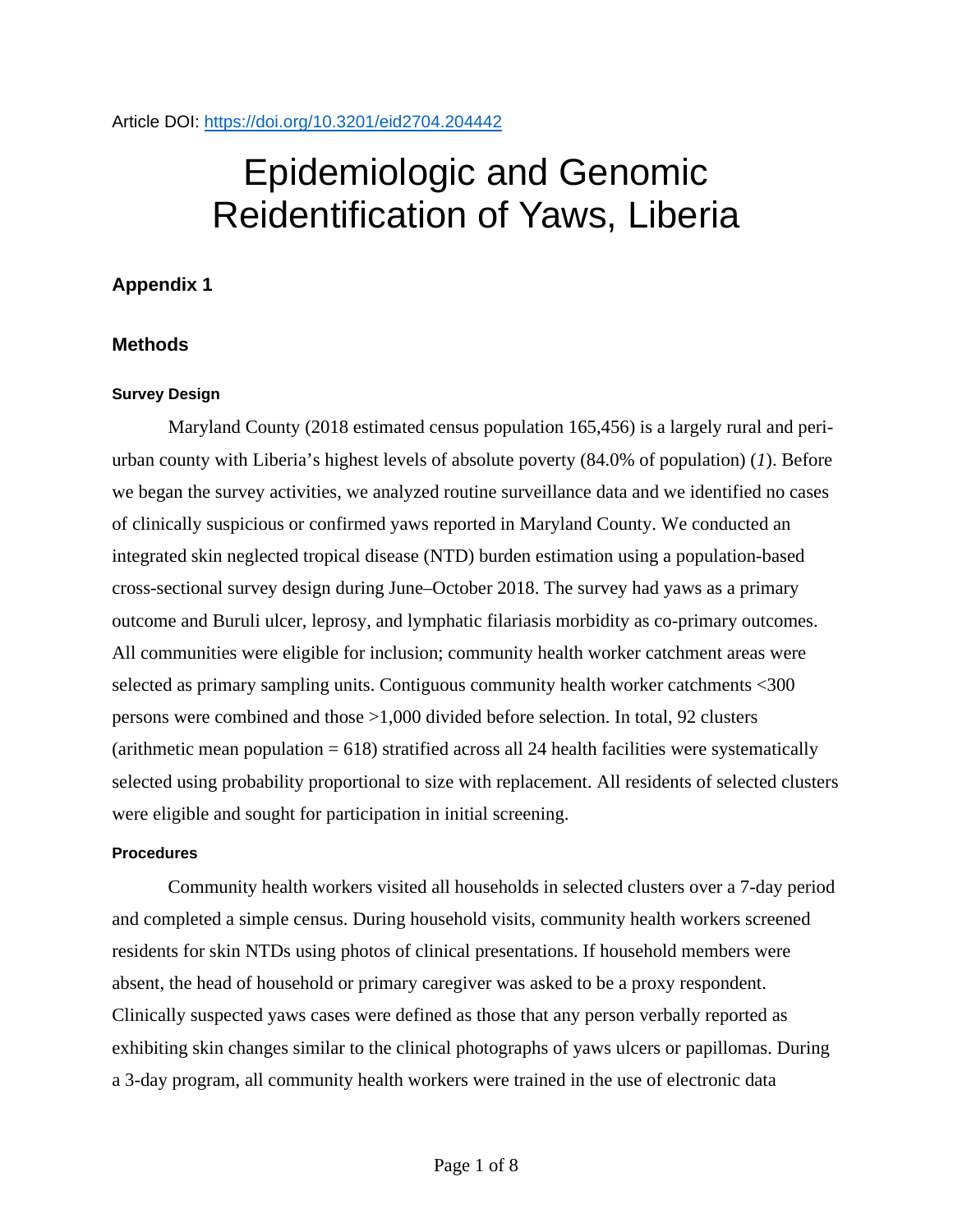collection tools running Open Data Kit (ODK)-based surveys (https://getodk.org). During household surveys, all community health workers collected GPS coordinates to validate coverage and allow extraction of GIS-based covariates. To ensure high community coverage, household GPS coordinates were overlaid onto satellite imagery during data collection activities and community health workers were informed of any missing areas for subsequent completion. We also conducted quality control surveys in all clusters following completion of community health worker activities. Trained healthcare workers visited a subpopulation of randomly selected households (14.0% of survey sample) to collect information on community health worker performance and to assess coverage through capture and recapture of QR-coded identify cards distributed by community health workers.

Following exhaustive community screening, we provided a case list to verification teams for home-based follow up of suspected cases. A clinically trained team member performed detailed examination and provided an initial clinical diagnosis. All persons with clinically suspicious cases of yaws or ulcers of alternative etiology underwent immediate testing for *Treponema pallidum* subspecies *pertenue* (TPE) antibodies following World Health Organization (WHO)-recommended procedures. Persons with clinically diagnosed cases were first tested for the presence of treponemal antibody using an SD Bioline syphilis lateral flow assay (https://www.globalpointofcare.abbott) followed by a ChemBio syphilis dual path platform (https://chembio.com) if positive. We collected 2 swabs from each lesion undergoing serologic testing; teams were trained to collect material from both the center and edge of lesions. Swabs were immediately placed into cell lysis solution (QIAGEN, https://www.qiagen.com) in chilled vaccine carriers. Samples were stored in the nearest health facility refrigerator before transport to a central −20°C freezer at JJ Dossen Hospital (Harper, Liberia). At the end of survey activities, we shipped the samples to London School of Hygiene and Tropical Medicine (UK) and the Wellcome Trust Sanger Institute (Hinxton, UK).

Before beginning survey activities, our team of 7 midlevel health workers (physician assistants) attended a 5-day training course on the diagnosis and management of skin NTDs led by the Ministry of Health NTD program and UK-based experts (M.M., S.L.W., J.T.), including a consultant tropical dermatologist. Training included tailored modules on the clinical diagnosis of yaws, differential diagnoses of yaws, and the use of yaws point-of-care tests. Training also included modules on all primary outcome skin NTDs and common skin infections. Knowledge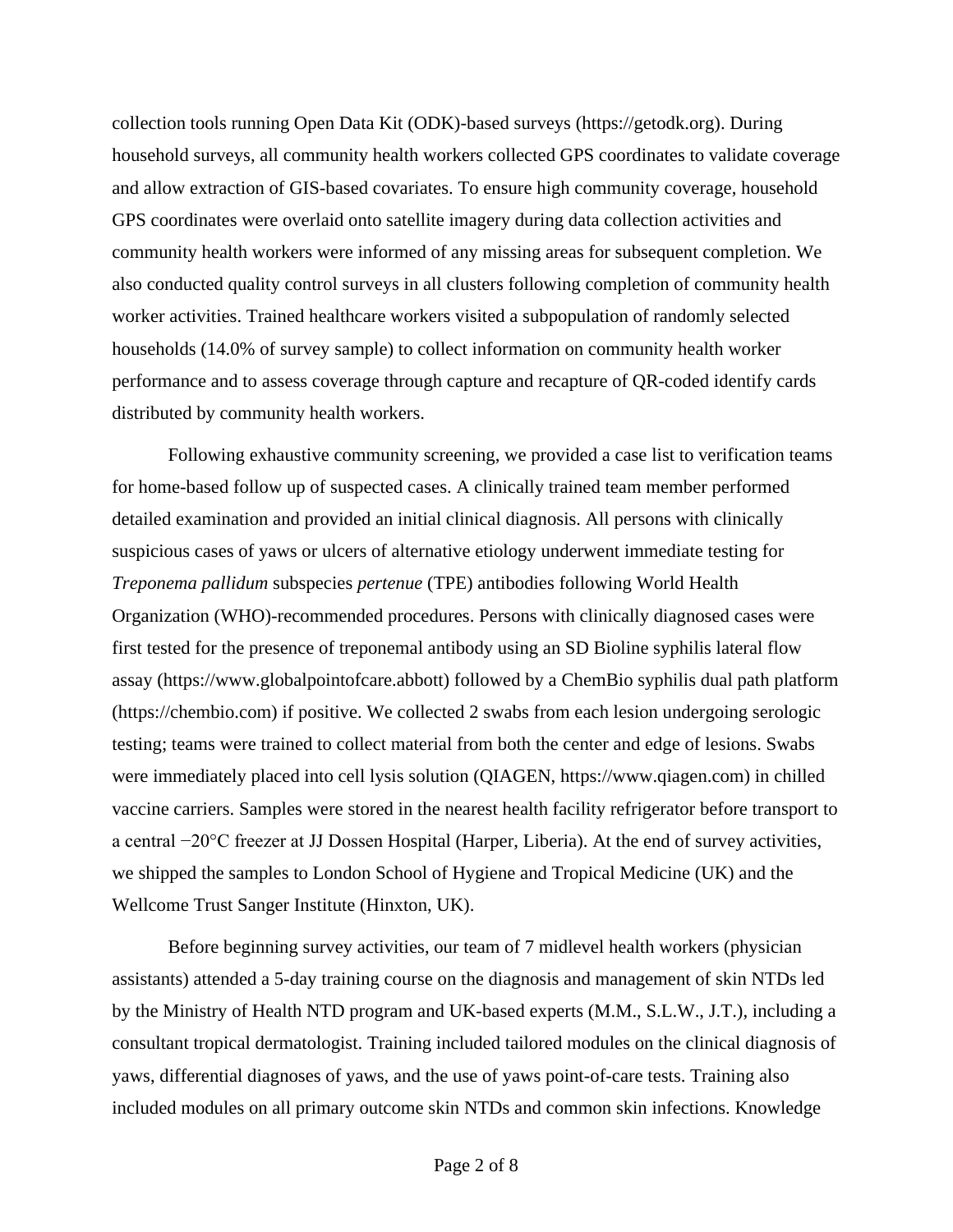assessment of trainees was conducted using multiple-choice paper-based questionnaires to assesses pretraining awareness of the diagnosis and management of yaws and other skin diseases.

## **Community-Level Accessibility Data**

To determine the characteristics of all survey communities, we extracted GIS-based information from all household coordinates collected by community health workers during screening  $(n = 9,375)$ . Following current WHO guidelines prioritizing case finding in hard-toreach communities, we extracted different open-source and custom-made data associated with accessibility and improved water coverage indicators, as follows:

- Population density (2018 UN-adjusted estimates; www.worldpop.org)
- Distance to Open Street Map roads (2016; www.worldpop.org)
- Distance to Open Street Map major road intersections (2016; www.worldpop.org)
- Distance to nearest city (2015; malariaAtlas version 1.0.1, www.malariaatlas.org)
- Improved housing coverage (2015; malariaAtlas version 1.0.1, www.malariaatlas.org)
- Land cover type (2016; www.worldpop.org)
- Euclidean distance to VIIR stable night lights (2012–2016; www.worldpop.org)
- Estimated travel time to health facility (AccessMod, https://www.accessmod.org/)
- Coverage of improved water sources (2017; Institute of Health Metrics and Evaluation, http://ghdx.healthdata.org/record/ihme-data/lmic-wash-accessgeospatial-estimates-2000-2017)
- Coverage of improved sanitation (2017: Institute of Health Metrics and Evaluation), http://ghdx.healthdata.org/record/ihme-data/lmic-wash-access-geospatialestimates-2000-2017

## **Sample Size and Statistical Analysis**

We performed all data management and statistical analyses using R version 4.0.1 (https://www.r-project.org). Assuming a population-level prevalence of all skin NTDs of 5 per 10,000 population, absolute precision of 3.5 per 10,000, design effect of 3.5, and a participation rate of 0.8 and applying a finite population correction factor, the required sample size for county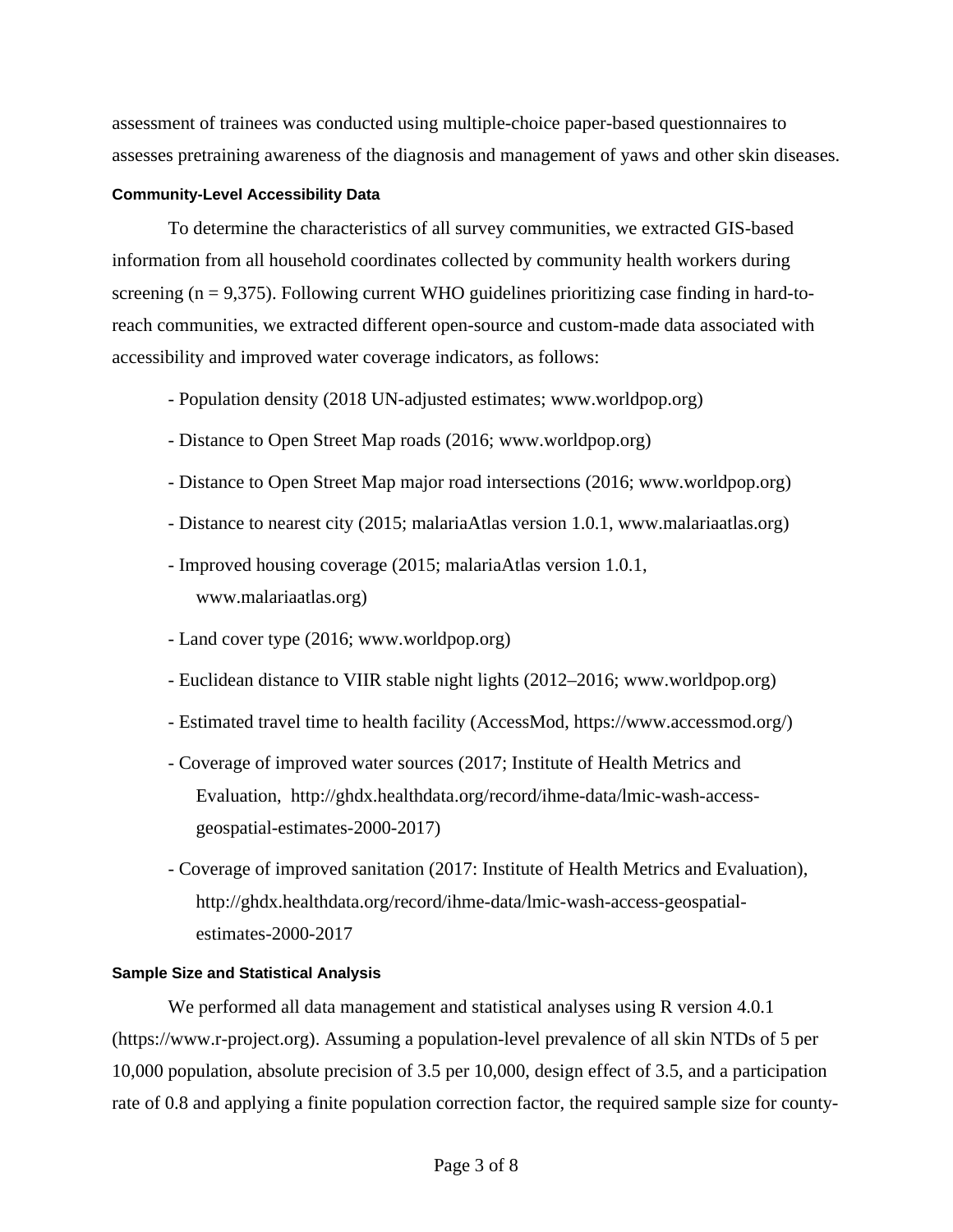level prevalence was 48,478 using standard formulae. Prevalence estimates were made through design-based inference as a stratified one-stage cluster design with variance estimated using jackknife repeated replication (survey version 3.36). Intraclass correlation coefficients (ICCs) were estimated from intercept-only binomial mixed effects models (lme4 version 1.1–23; https://cran.r-project.org).

## **Whole Genome Sequencing**

We screened all samples by quantitative PCR (qPCR), as previously described, to determine within-sample *Treponema* load (*2*,*3*). We performed whole genome sequencing directly on DNA extracted from clinical swabs, in parallel with *Treponema* samples from other studies, and grouped them with samples of similar bacterial load (qPCR Ct) in pools of 32. We prepared sequencing libraries using the pooled sequence-capture method previously described and using unique dual index barcoding (*2*,*4*). We sequenced pools of 32 samples/lane on Illumina HiSeq 4000 (https://www.illumina.com) to obtain 150 bp paired end reads.

### **Genome Analysis**

Raw sequence-capture enriched sequencing reads were prefiltered, trimmed and downsampled to 2,500,000 *Treponema* reads, as previously described (*2*), using the full (dustmasked) bacterial and human Kraken2 database (March 2019) (*5*). We contextualized our Liberia genomes with 33 publicly available *T. pallidum* subspecies *pertenue* genomes from around the world, selected based on geographic distribution and genome coverage (minimum 84% breadth of genome coverage >5×), downloaded raw sequencing reads from the European Nucleotide Archive (https://www.ebi.ac.uk/ena/browser/home), and subjected them to the same binning and downsampling pipeline. Raw sequencing reads were unavailable for 5 public genomes, so we simulated 125 bp paired end perfect reads from the RefSeq genomes using fastaq (https://github.com/sanger-pathogens/Fastaq) as previously described (*2*). We included the BosniaA genome (*T. pallidum* subspecies *endemicum*, GenBank accession no. NZ\_CP007548.1) as an outgroup.

For phylogenetic analysis, we used a custom version of the Samoa D reference genome (GenBank accession no. NC\_016842.1), after first masking 14 highly repetitive or recombinogenic genes (12 repetitive Tpr genes A-L, arp and TPESAMD\_0470/ tp0470) using bedtools v2.17.0 maskfasta (https://bedtools.readthedocs.io/en/latest). Filtered sequencing reads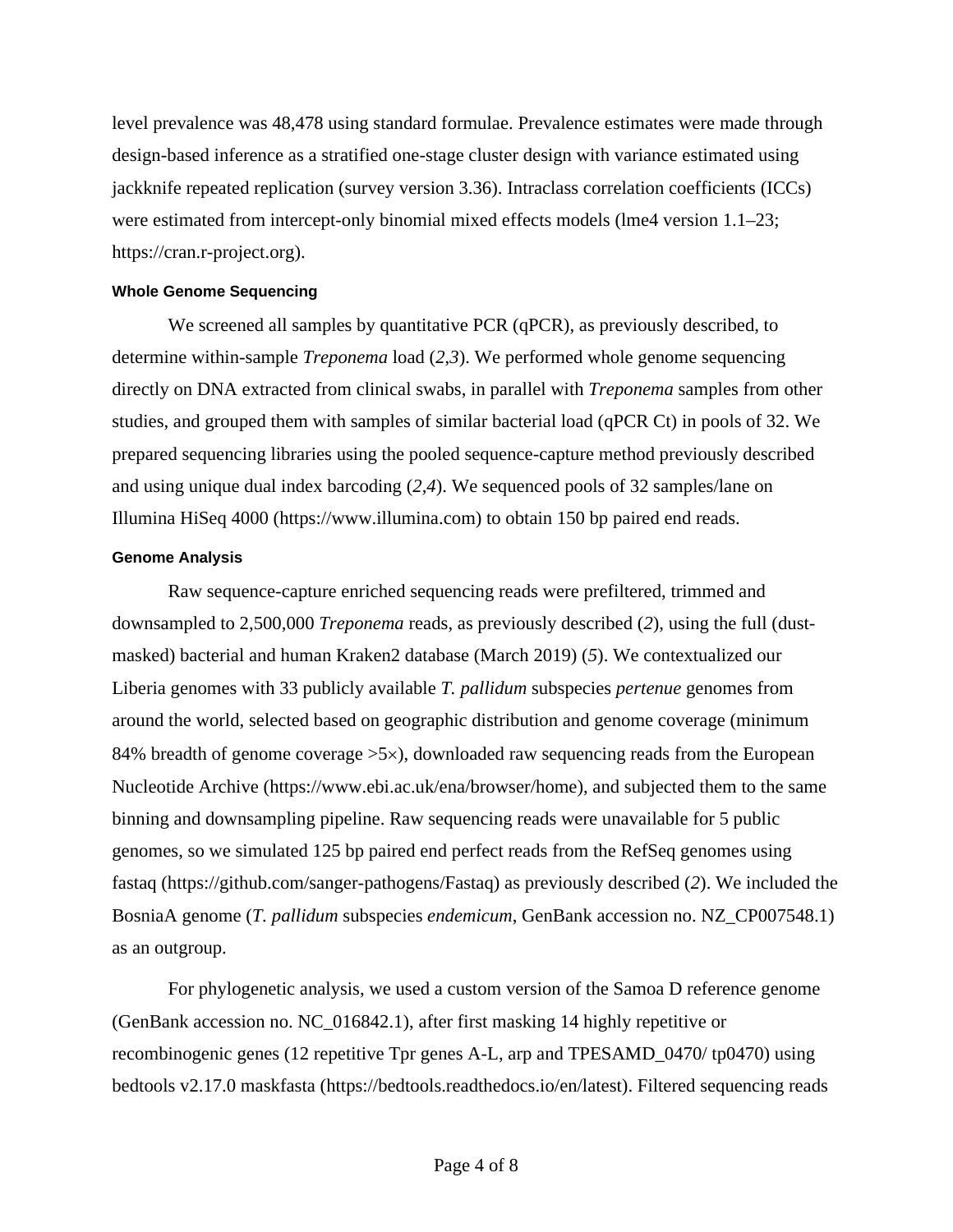were mapped to the reference using BWA mem v0.7.17 (MapQ  $\geq$ 20; http://biobwa.sourceforge.net), followed by indel realignment using GATK v3.4–46 IndelRealigner (https://gatk.broadinstitute.org), deduplication with Picard MarkDuplicates v1.127 (http://broadinstitute.github.io/picard), and variant calling and consensus pseudosequence generation using samtools v1.68 and bcftools v1.6 (*6*), requiring >2 supporting reads per strand and 5 in total to call a variant, and a variant frequency/mapping quality cutoff of 0.8; sites not meeting these criteria were masked to "N" in the pseudosequence. After pseudosequence generation, we remasked the highly repetitive regions using remove\_block\_from\_aln.py (https://github.com/sanger-pathogens/remove\_blocks\_from\_aln). We screened our multiple sequence alignments for recombination using Gubbins v 2.4.1 (*7*), generating recombinationmasked full-length genomes. We used snp-sites (*8*) to produce single nucleotide polymorphismonly alignments, and calculated maximum likelihood phylogenies using IQ-Tree (*9*) v1.6.10, inputting missing sites (inferred using snp-sites) using the "-fconst" argument, and specifying a general time reversible substitution model and FreeRate model of heterogeneity performing 1,000 UltraFast bootstraps (*10*).

We inferred macrolide resistance alleles using the competitive mapping method previously described (https://github.com/matbeale/Lihir\_Treponema\_2020). Trees were arranged in R using the ape v5.4–1 and phytools v0.7–47 packages. Phylogenetic and phylogeography figures were generating in R v3.6.0 using ggplot  $2 \nu 3.3.2$ , ggtree v1.17.1, and ggmap v3.0.0. Maps used for phylogeography were downloaded from http://maps.stamen.com/ using the ggmap interface.

### **Ethics**

The study protocol was approved by the University of Liberia (PIRE) Institutional Review Board (no. 18–02–088) and the Ethics Committee of the London School of Hygiene and Tropical Medicine (no. 14698). Community meetings were held in all study clusters before implementation. Verbal consent was obtained from adult residents for household participation in screening; written consent was obtained from residents, or guardians of persons under 18 years of age, for both quality control and case verification visits. All cases of active yaws and other skin conditions were immediately referred for treatment at health facilities in line with national guidelines. This study is registered with ClinicalTrials.gov, no. NCT03683745.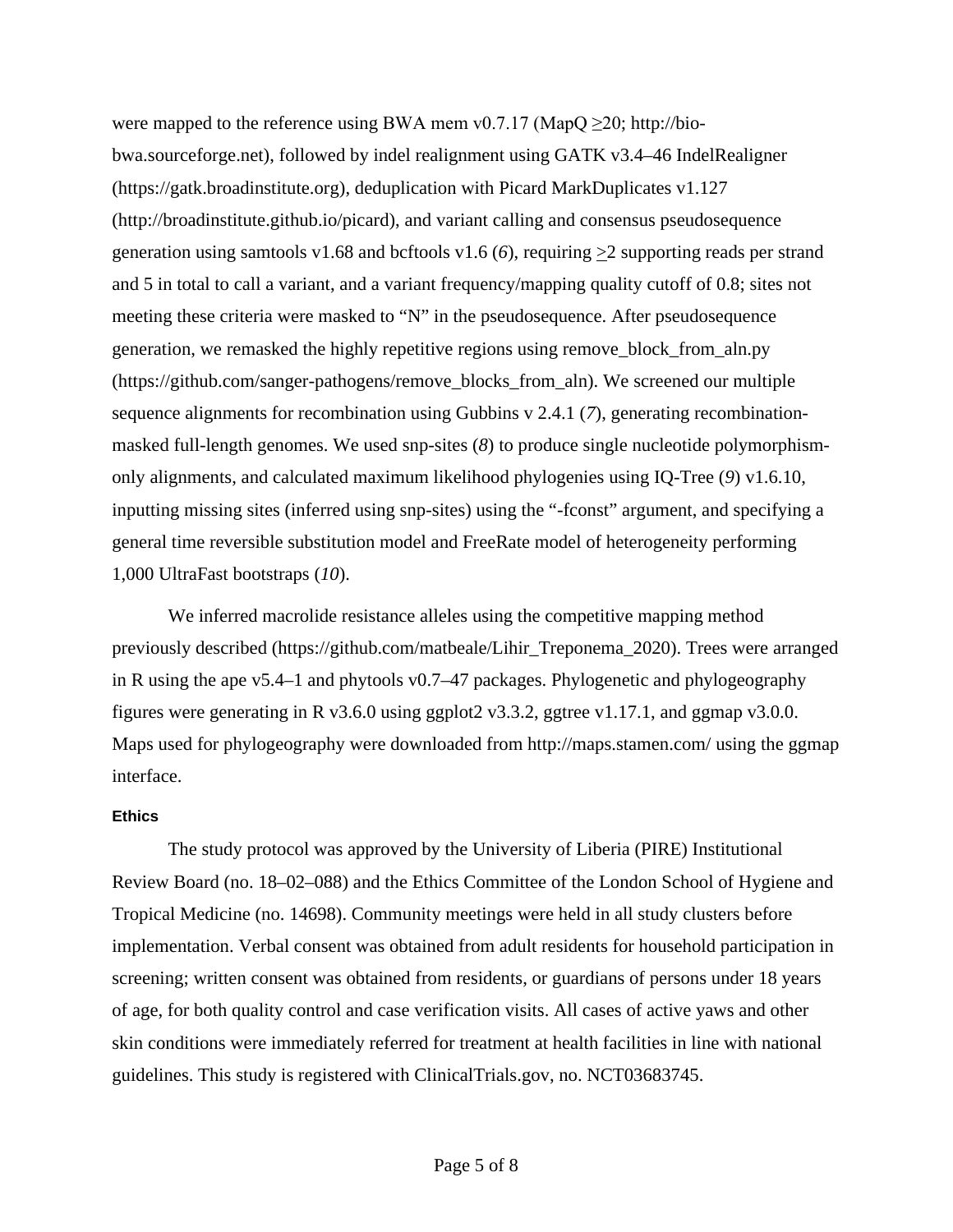## **Results**

Descriptive statistics of yaws and leprosy endemic communities from remote GIS datasets were extracted at cluster level for all survey communities. Variables were selected as a result of potential proxy measures of community accessibility (Appendix 1 Table 1).

Continuous data values (Appendix 1 Table 1) are cluster medians and interquartile range of all household-level GPS coordinates within each of the 92 survey clusters. Categorical variables are the most common value extracted within each cluster. Complete data were available for 9,375 of 10,007 survey point locations. Group comparisons were made using the Kruskal-Wallis or Fisher exact test.

Continuous data values (Appendix 1 Table 2) are cluster medians and interquartile range of all household-level GPS coordinates within each of the 92 survey clusters. Categorical variables are the most common value extracted within each cluster. Complete data were available for 9,375 of 10,007 survey point locations. Group comparisons were made using the Kruskal-Wallis or Fisher exact test.

#### **References**

- 1. Rogers JH, Jabateh L, Beste J, Wagenaar BH, McBain R, Palazuelos D, et al. Impact of communitybased adherence support on treatment outcomes for tuberculosis, leprosy and HIV/AIDS-infected individuals in post-Ebola Liberia. Glob Health Action. 2018;11:1522150. [PubMed](https://www.ncbi.nlm.nih.gov/entrez/query.fcgi?cmd=Retrieve&db=PubMed&list_uids=30270812&dopt=Abstract) <https://doi.org/10.1080/16549716.2018.1522150>
- 2. Beale MA, Marks M, Sahi SK, Tantalo LC, Nori AV, French P, et al. Genomic epidemiology of syphilis reveals independent emergence of macrolide resistance across multiple circulating lineages. Nat Commun. 2019;10:3255. [PubMed](https://www.ncbi.nlm.nih.gov/entrez/query.fcgi?cmd=Retrieve&db=PubMed&list_uids=31332179&dopt=Abstract) <https://doi.org/10.1038/s41467-019-11216-7>
- 3. Beale M, Noguera-Julian M, Godornes C, Casadellà M, González-Beiras C, Parera M, et al. Yaws reemergence and bacterial drug resistance selection after mass administration of azithromycin: a genomic epidemiology investigation. Lancet Microbe. 2020;1:e263–71. [https://doi.org/10.1016/S2666-5247\(20\)30113-0](https://doi.org/10.1016/S2666-5247(20)30113-0)
- 4. Marks M, Fookes M, Wagner J, Butcher R, Ghinai R, Sokana O, et al*.* Diagnostics for yaws eradication: insights from direct next-generation sequencing of cutaneous strains of *Treponema pallidum*. Clin Infect Dis. 2018;66:818–24. https://doi.org/10.1093/cid/cix892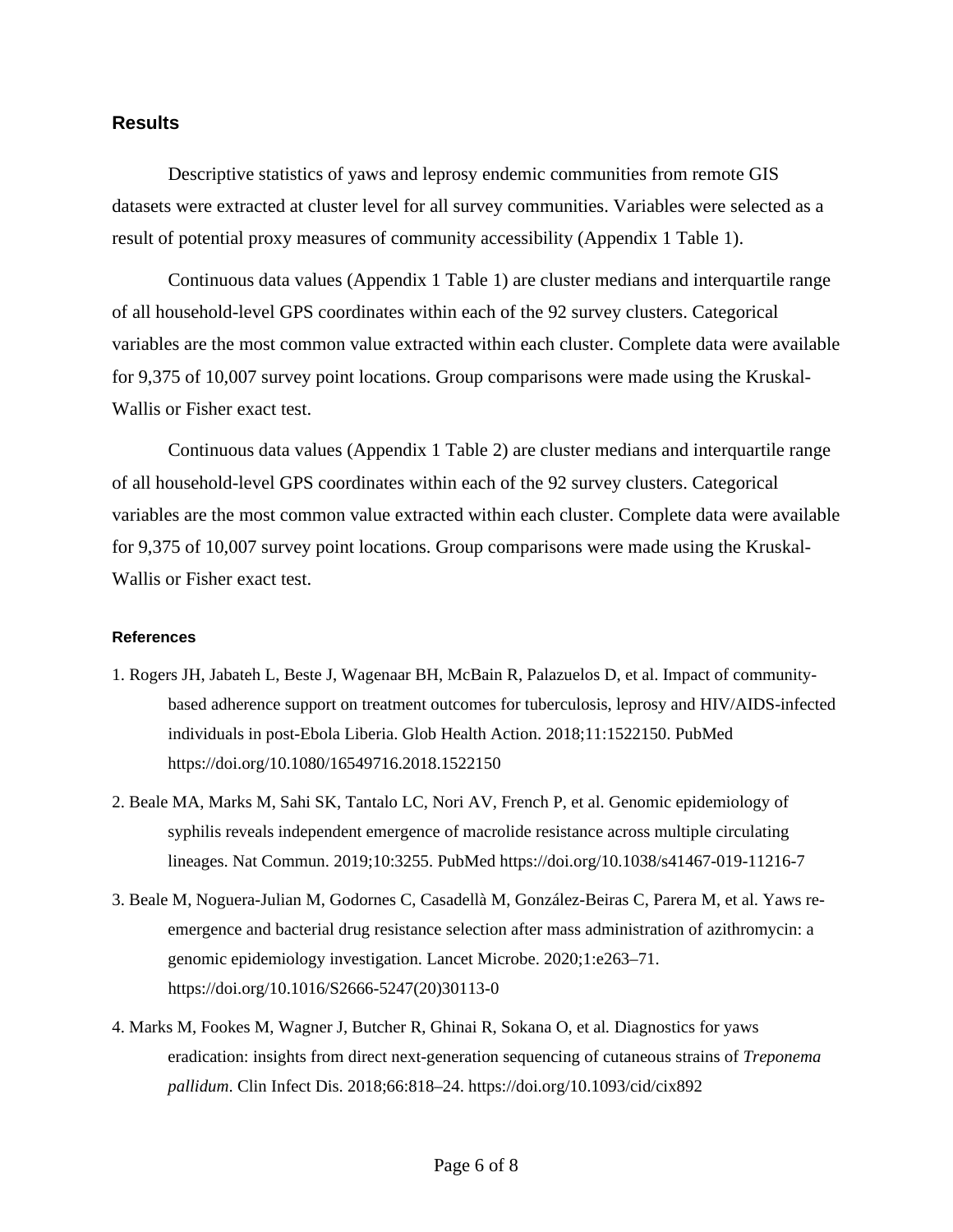- 5. Wood DE, Lu J, Langmead B. Improved metagenomic analysis with Kraken 2. Genome Biol. 2019;20:257. [PubMed](https://www.ncbi.nlm.nih.gov/entrez/query.fcgi?cmd=Retrieve&db=PubMed&list_uids=31779668&dopt=Abstract) <https://doi.org/10.1186/s13059-019-1891-0>
- 6. Li H, Handsaker B, Wysoker A, Fennell T, Ruan J, Homer N, et al.; 1000 Genome Project Data Processing Subgroup. The Sequence Alignment/Map format and SAMtools. Bioinformatics. 2009;25:2078–9. [PubMed](https://www.ncbi.nlm.nih.gov/entrez/query.fcgi?cmd=Retrieve&db=PubMed&list_uids=19505943&dopt=Abstract) <https://doi.org/10.1093/bioinformatics/btp352>
- 7. Croucher NJ, Page AJ, Connor TR, Delaney AJ, Keane JA, Bentley SD, et al. Rapid phylogenetic analysis of large samples of recombinant bacterial whole genome sequences using Gubbins. Nucleic Acids Res. 2015;43:e15. [PubMed](https://www.ncbi.nlm.nih.gov/entrez/query.fcgi?cmd=Retrieve&db=PubMed&list_uids=25414349&dopt=Abstract) <https://doi.org/10.1093/nar/gku1196>
- 8. Page AJ, Taylor B, Delaney AJ, Soares J, Seemann T, Keane JA, et al. *SNP-sites*: rapid efficient extraction of SNPs from multi-FASTA alignments. Microb Genom. 2016;2:e000056. [PubMed](https://www.ncbi.nlm.nih.gov/entrez/query.fcgi?cmd=Retrieve&db=PubMed&list_uids=28348851&dopt=Abstract) <https://doi.org/10.1099/mgen.0.000056>
- 9. Nguyen LT, Schmidt HA, von Haeseler A, Minh BQ. IQ-TREE: a fast and effective stochastic algorithm for estimating maximum-likelihood phylogenies. Mol Biol Evol. 2015;32:268–74[.](https://www.ncbi.nlm.nih.gov/entrez/query.fcgi?cmd=Retrieve&db=PubMed&list_uids=25371430&dopt=Abstract) [PubMed](https://www.ncbi.nlm.nih.gov/entrez/query.fcgi?cmd=Retrieve&db=PubMed&list_uids=25371430&dopt=Abstract) <https://doi.org/10.1093/molbev/msu300>
- 10. Hoang DT, Chernomor O, von Haeseler A, Minh BQ, Vinh LS. UFBoot2: Improving the ultrafast bootstrap approximation. Mol Biol Evol. 2018;35:518–22. [PubMed](https://www.ncbi.nlm.nih.gov/entrez/query.fcgi?cmd=Retrieve&db=PubMed&list_uids=29077904&dopt=Abstract) <https://doi.org/10.1093/molbev/msx281>

|  |  |  |  |  |  |  |  | Appendix 1 Table 1. Population accessibility indicators for all survey communities, stratified by presence of >1 yaws case* |  |
|--|--|--|--|--|--|--|--|-----------------------------------------------------------------------------------------------------------------------------|--|
|--|--|--|--|--|--|--|--|-----------------------------------------------------------------------------------------------------------------------------|--|

| Indicator                                | Yaws absent         | Yaws endemic         | p value |
|------------------------------------------|---------------------|----------------------|---------|
| <b>Total communities</b>                 | 84                  | 8                    |         |
| High access                              | 61 (72.6%)          | 4 (50.0%)            | 0.04    |
| Low access                               | 23 (27.4%)          | 3(37.5%)             |         |
| Very low access                          | 0                   | 1(12.5%)             |         |
| Rural                                    | 72 (85.7%)          | 8 (100%)             | 0.59    |
| Peri-urban or urban                      | 12 (14.3%)          |                      |         |
| Population density/km <sup>2</sup>       | 116.0 (79.2-234.9)  | $61.43(55.2 - 84.1)$ | 0.01    |
| Travel time to health facility (minutes) | 49.0 (19.5-104.2)   | 68.00 (22.7-184.0)   | 0.42    |
| Travel time to nearest city (minutes)    | 170.0 (151.2-196.5) | 193.0 (161.7-324.0)  | 0.08    |
| Distance to stable night lights (km)     | $7.7(3.5 - 15.5)$   | $12.2(8.3 - 15.3)$   | 0.22    |
| Distance to OSM road intersection (km)   | $6.5(1.0-11.4)$     | $8.3(4.6 - 10.3)$    | 0.35    |
| Distance to OSM road (km)                | $0.38(0.09 - 3.06)$ | $3.38(0.65 - 6.66)$  | 0.03    |
| Coverage of improved water               | $0.94(0.79 - 0.98)$ | $0.96(0.84 - 0.99)$  | 0.53    |
| Coverage of improved sanitation          | $0.23(0.10 - 0.37)$ | $0.32(0.25 - 0.37)$  | 0.25    |
| Coverage of improved housing             | $0.10(0.06 - 0.13)$ | $0.07(0.06 - 0.10)$  | 0.09    |

\*Values with intervals indicate median (interquartile range).